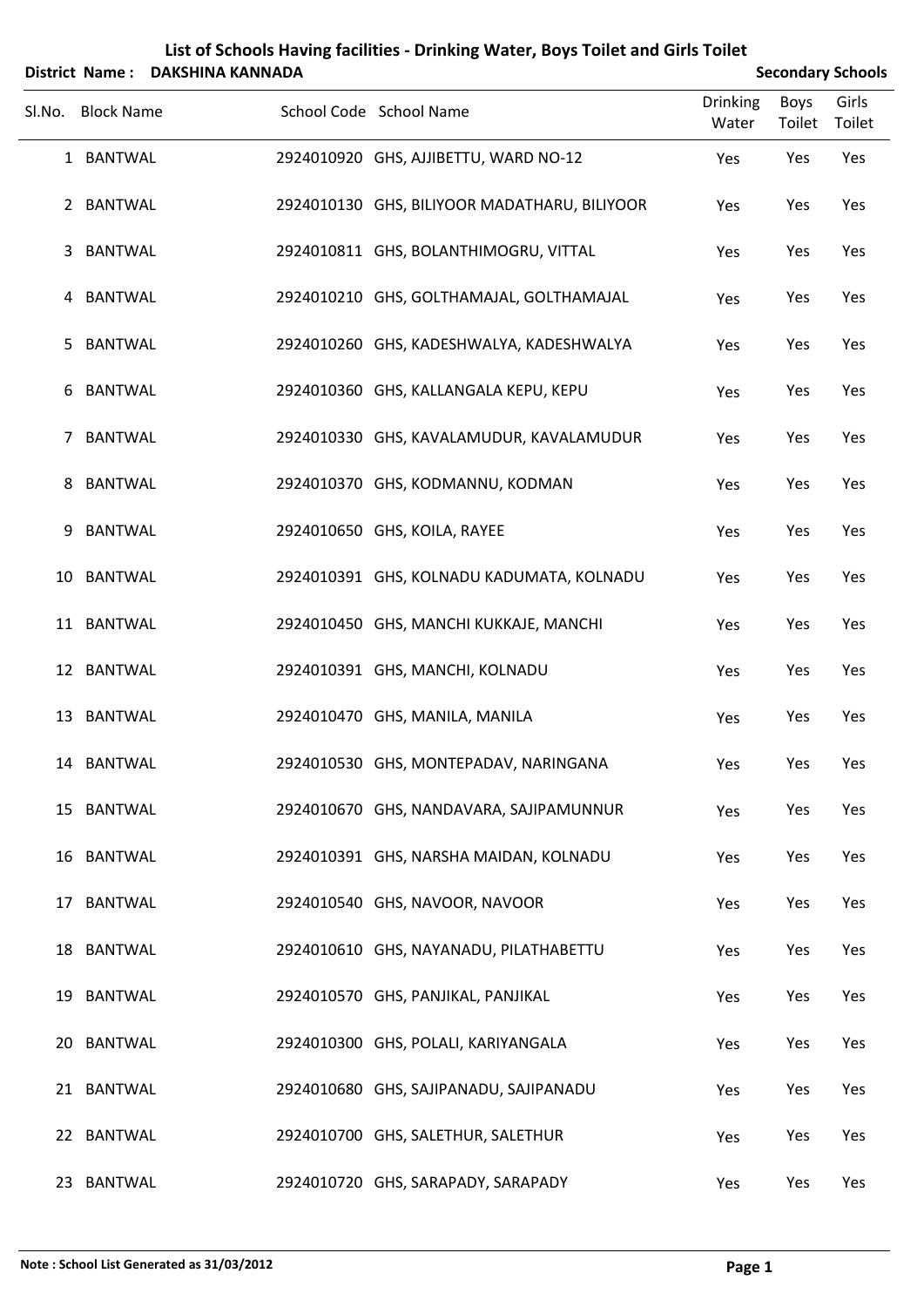|        |                   | District Name: DAKSHINA KANNADA |                                                             |                          |                | <b>Secondary Schools</b> |
|--------|-------------------|---------------------------------|-------------------------------------------------------------|--------------------------|----------------|--------------------------|
| SI.No. | <b>Block Name</b> |                                 | School Code School Name                                     | <b>Drinking</b><br>Water | Boys<br>Toilet | Girls<br>Toilet          |
|        | 24 BANTWAL        |                                 | 2924010730 GHS, SHAMBHOOR, SHAMBOOR                         | Yes                      | Yes            | Yes                      |
|        | 25 BANTWAL        |                                 | 2924010220 GHS, SOORYA, IDKIDU                              | Yes                      | Yes            | Yes                      |
|        | 26 BANTWAL        |                                 | 2924010630 GHS, SUJEER, PUDU                                | Yes                      | Yes            | Yes                      |
|        | 27 BANTWAL        |                                 | 2924010030 GPUC, BENJANA PADAV, AMMUNJE                     | Yes                      | Yes            | Yes                      |
|        | 28 BANTWAL        |                                 | 2924010291 GPUC, KANYANA, KANYANA                           | Yes                      | Yes            | Yes                      |
| 29     | BANTWAL           |                                 | 2924010340 GPUC, KAVALA PADUR, VAGGA,<br><b>KAVALAPADUR</b> | Yes                      | Yes            | Yes                      |
|        | 30 BANTWAL        |                                 | 2924010440 GPUC, KURNAD, KURNADU                            | Yes                      | Yes            | Yes                      |
|        | 31 BANTWAL        |                                 | 2924010480 GPUC, MANINALKUR, MANINALKUR                     | Yes                      | Yes            | Yes                      |
|        | 32 BANTWAL        |                                 | 2924010660 GPUC, SAJIPAMOODA, SAJIPAMOODA                   | Yes                      | Yes            | Yes                      |
|        | 33 BANTWAL        |                                 | 2924010710 GPUC, SIDDAKATTE, SANGABETTU                     | Yes                      | Yes            | Yes                      |
|        | 34 BANTWAL        |                                 | 2924010170 GPUC, VAMADA PADAV, CHENNAITHODY                 | Yes                      | Yes            | Yes                      |
|        | 35 BANTWAL        |                                 | 2924010930 NETAJI S. BOSE GHS, KODANGE, WARD NO-13          | Yes                      | Yes            | Yes                      |
|        | 36 BELTHANGADY    |                                 | 2924020180 GHS, BANGADY, INDABETTU                          | Yes                      | Yes            | Yes                      |
|        | 37 BELTHANGADY    |                                 | 2924020440 GHS, BULLERI MOGRU, MOGRU                        | Yes                      | Yes            | Yes                      |
|        | 38 BELTHANGADY    |                                 | 2924020360 GHS, GURUVAINAKERE, KUVETTU                      | Yes                      | Yes            | Yes                      |
| 39.    | BELTHANGADY       |                                 | 2924020771 GHS, HALEPETE UJIRE, UJIRE                       | Yes                      | Yes            | Yes                      |
| 40.    | BELTHANGADY       |                                 | 2924020100 GHS, KAKKINJE, CHARMADY                          | Yes                      | Yes            | Yes                      |
|        | 41 BELTHANGADY    |                                 | 2924020220 GHS, KALMANJA, KALMANJA                          | Yes                      | Yes            | Yes                      |
|        | 42 BELTHANGADY    |                                 | 2924020260 GHS, KARAYA, KARAYA                              | Yes                      | Yes            | Yes                      |
| 43.    | BELTHANGADY       |                                 | 2924020010 GHS, KASHIPATNA, ANDINJE                         | Yes                      | Yes            | Yes                      |
| 44.    | BELTHANGADY       |                                 | 2924020200 GHS, KAYARTHADKA, KALENJA                        | Yes                      | Yes            | Yes                      |
| 45     | BELTHANGADY       |                                 | 2924020390 GHS, MACHINA, MACHINA                            | Yes                      | Yes            | Yes                      |
|        | 46 BELTHANGADY    |                                 | 2924020430 GHS, MITTABAGILU, MITTABAGILU                    | Yes                      | Yes            | Yes                      |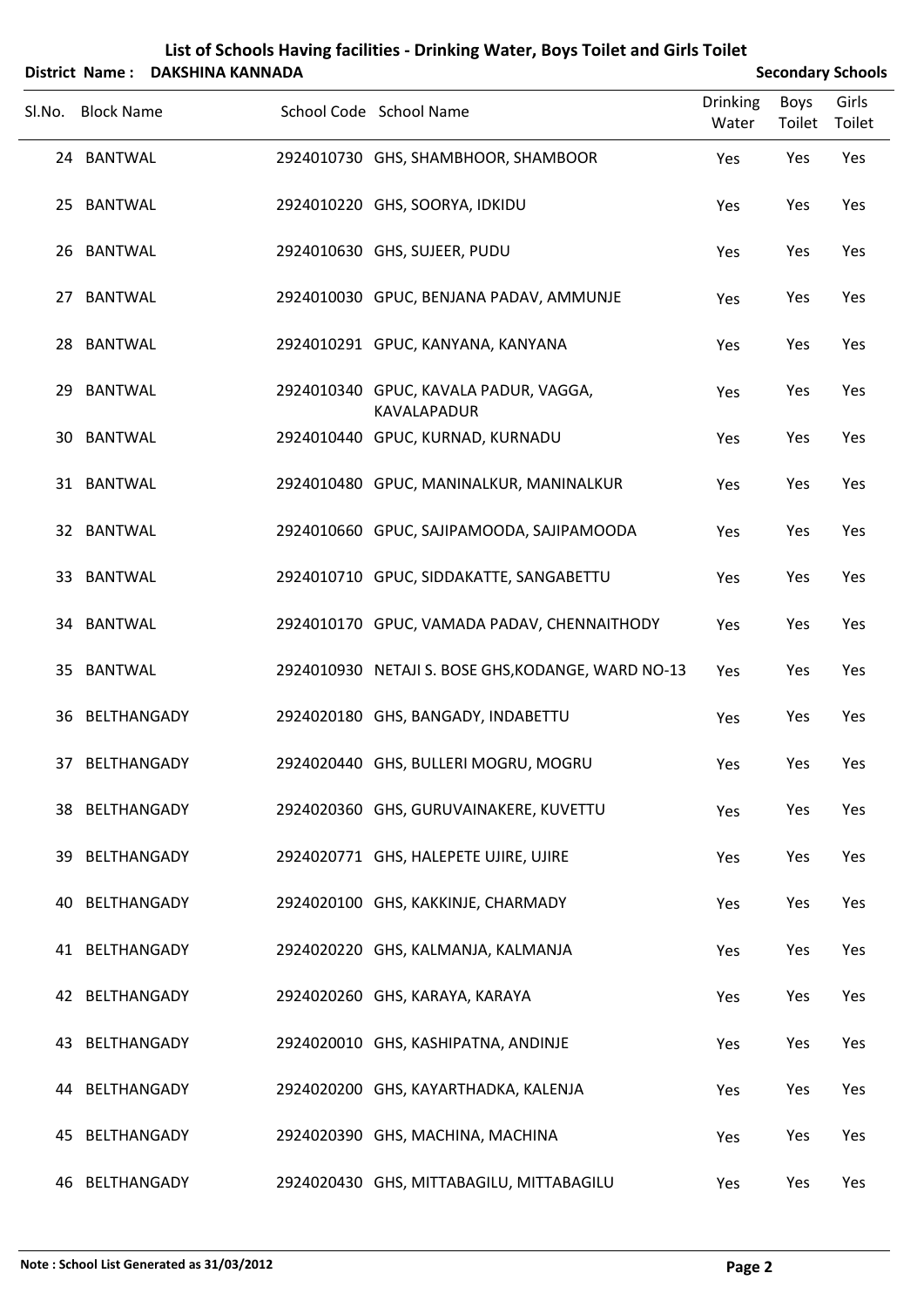|        |                   | District Name: DAKSHINA KANNADA |                                                  |                          |                       | <b>Secondary Schools</b> |
|--------|-------------------|---------------------------------|--------------------------------------------------|--------------------------|-----------------------|--------------------------|
| Sl.No. | <b>Block Name</b> |                                 | School Code School Name                          | <b>Drinking</b><br>Water | <b>Boys</b><br>Toilet | Girls<br>Toilet          |
|        | 47 BELTHANGADY    |                                 | 2924020500 GHS, NARAVI, NARAVI                   | Yes                      | Yes                   | Yes                      |
|        | 48 BELTHANGADY    |                                 | 2924020520 GHS, NAVOOR, NAVOOR                   | Yes                      | Yes                   | Yes                      |
|        | 49 BELTHANGADY    |                                 | 2924020640 GHS, NELYADKA, REKHYA                 | Yes                      | Yes                   | Yes                      |
|        | 50 BELTHANGADY    |                                 | 2924020540 GHS, NIDLE, NIDLE                     | Yes                      | Yes                   | Yes                      |
|        | 51 BELTHANGADY    |                                 | 2924020570 GHS, PADANGADY, PADANGADY             | Yes                      | Yes                   | Yes                      |
|        | 52 BELTHANGADY    |                                 | 2924020070 GHS, PERLA BAIPADY, BANDARU           | Yes                      | Yes                   | Yes                      |
|        | 53 BELTHANGADY    |                                 | 2924020630 GHS, PUTHILA, PUTHILA                 | Yes                      | Yes                   | Yes                      |
|        | 54 BELTHANGADY    |                                 | 2924020740 GHS, SARALIKATTE, THEKKAR             | Yes                      | Yes                   | Yes                      |
|        | 55 BELTHANGADY    |                                 | 2924020030 GPUC, ALADANGADY, BADAGA KARANDOOR    | Yes                      | Yes                   | Yes                      |
|        | 56 BELTHANGADY    |                                 | 2924020150 GPUC, ARASINA MAKKI, HATHYADKA        | Yes                      | Yes                   | Yes                      |
|        | 57 BELTHANGADY    |                                 | 2924020870 GPUC, BELTHANAGADY, WARD NO-7         | Yes                      | Yes                   | Yes                      |
|        | 58 BELTHANGADY    |                                 | 2924020210 GPUC, GERUKATTE, KALIA                | Yes                      | Yes                   | Yes                      |
| 59     | BELTHANGADY       |                                 | 2924020290 GPUC, KOKKADA, KOKKADA                | Yes                      | Yes                   | Yes                      |
|        | 60 BELTHANGADY    |                                 | 2924020300 GPUC, KOKRADY, KOKRADY                | Yes                      | Yes                   | Yes                      |
|        | 61 BELTHANGADY    |                                 | 2924020310 GPUC, KOYYURU, KOYYUR                 | Yes                      | Yes                   | Yes                      |
|        | 62 BELTHANGADY    |                                 | 2924020480 GPUC, NADA, NADA                      | Yes                      | Yes                   | Yes                      |
|        | 63 BELTHANGADY    |                                 | 2924020230 GPUC, PADMUNJA, KANIYOOR              | Yes                      | Yes                   | Yes                      |
|        | 64 BELTHANGADY    |                                 | 2924020330 GPUC, PUNJALAKATTE, KUKKALA           | Yes                      | Yes                   | Yes                      |
|        | 65 BELTHANGADY    |                                 | 2924020790 GPUC, VENOOR, VENOOR                  | Yes                      | Yes                   | Yes                      |
| 66     | BELTHANGADY       |                                 | 2924020650 NETAJI S.BOSE GHS, SAVANALU, SAVANALU | Yes                      | Yes                   | Yes                      |
| 67     |                   | <b>MANGALORE CITY</b>           | 2924030410 GHS, ATTAVARA, WARD NO-55             | Yes                      | Yes                   | Yes                      |
| 68     |                   | <b>MANGALORE CITY</b>           | 2924030320 GHS, BUNDER (URDU), WARD NO-44        | Yes                      | Yes                   | Yes                      |
| 69.    |                   | <b>MANGALORE CITY</b>           | 2924030430 GHS, HOIGEBAZAR, WARD NO-57           | Yes                      | Yes                   | Yes                      |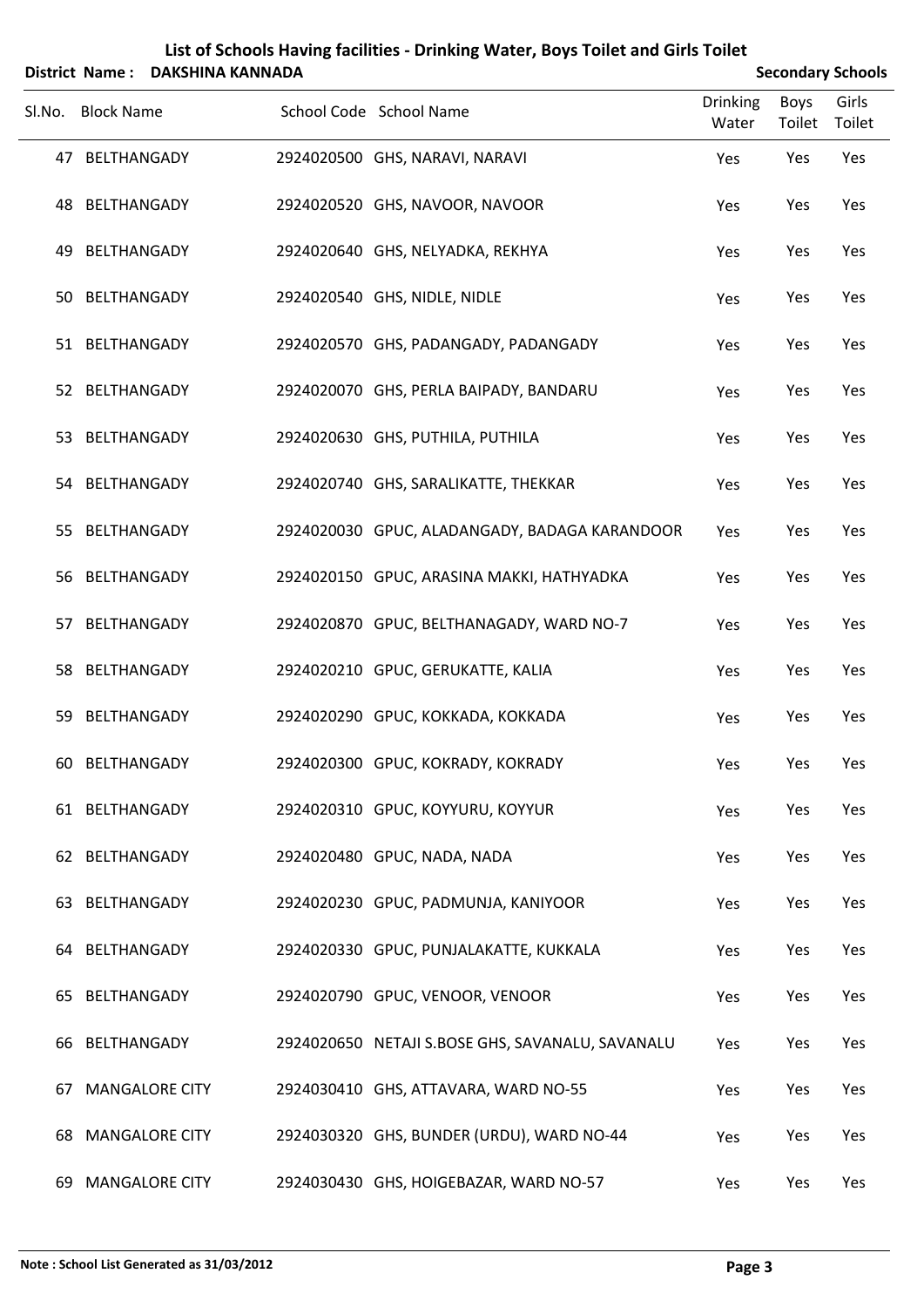**List of Schools Having facilities ‐ Drinking Water, Boys Toilet and Girls Toilet District Name:** DAKSHINA KANNADA **District Name Secondary** Schools

|     | Sl.No. Block Name      | School Code School Name                                         | <b>Drinking</b><br>Water | Boys<br>Toilet | Girls<br>Toilet |
|-----|------------------------|-----------------------------------------------------------------|--------------------------|----------------|-----------------|
|     | 70 MANGALORE CITY      | 2924030210 GHS, MALLIKATTE, WARD NO-33                          | Yes                      | Yes            | Yes             |
|     | 71 MANGALORE CITY      | 2924030070 GHS, MULLAKADU, WARD NO-18                           | Yes                      | Yes            | Yes             |
| 72  | <b>MANGALORE CITY</b>  | 2924030090 GHS, NALYAPADAVU, WARD NO-21                         | Yes                      | Yes            | Yes             |
|     | 73 MANGALORE CITY      | 2924030200 GOVT JUNIOR TECHNICAL SCHOOL, KADRI,<br>WARD NO-32   | Yes                      | Yes            | Yes             |
|     | 74 MANGALORE CITY      | 2924030340 GOVT. PRACTICING HS, MANGALORE, WARD<br><b>NO-46</b> | Yes                      | Yes            | Yes             |
|     | 75 MANGALORE CITY      | 2924030310 GPUC (WOMENS) CAR STREET, WARD NO-43                 | Yes                      | Yes            | Yes             |
| 76. | <b>MANGALORE CITY</b>  | 2924030280 GPUC, BALMATTA, WARD NO-40                           | Yes                      | Yes            | Yes             |
| 77  | <b>MANGALORE CITY</b>  | 2924030150 GPUC, BOKKAPATNA, WARD NO-27                         | Yes                      | Yes            | Yes             |
| 78. | <b>MANGALORE CITY</b>  | 2924030040 GPUC, KAVOOR, WARD NO-15                             | Yes                      | Yes            | Yes             |
| 79. | <b>MANGALORE TALUK</b> | 2924060090 GHS, ADYAPADI, KANDAVARA                             | Yes                      | Yes            | Yes             |
| 80  | <b>MANGALORE TALUK</b> | 2924060860 GHS, ANGARAGUNDI, WARD NO-10                         | Yes                      | Yes            | Yes             |
|     | 81 MANGALORE TALUK     | 2924060180 GHS, BADAGA YEKKARU, BADAGA YEKKARU                  | Yes                      | Yes            | Yes             |
|     | 82 MANGALORE TALUK     | 2924060860 GHS, BAIKAMPADY MEENAKALIYA, WARD<br>NO-10           | Yes                      | Yes            | Yes             |
|     | 83 MANGALORE TALUK     | 2924060910 GHS, BENGRE KASABA, WARD NO-60                       | Yes                      | Yes            | Yes             |
|     | 84 MANGALORE TALUK     | 2924060850 GHS, CHITRAPURA, WARD NO-9                           | Yes                      | Yes            | Yes             |
| 85. | <b>MANGALORE TALUK</b> | 2924060730 GHS, JOKATTE, 62-THOKUR JOKATTE                      | Yes                      | Yes            | Yes             |
| 86. | <b>MANGALORE TALUK</b> | 2924060752 GHS, K.S. RAO NAGAR, MULKY (TP)                      | Yes                      | Yes            | Yes             |
| 87  | <b>MANGALORE TALUK</b> | 2924060500 GHS, KALKATTA, MANJANADY                             | Yes                      | Yes            | Yes             |
| 88  | <b>MANGALORE TALUK</b> | 2924060110 GHS, KALLADI, KILENJAR                               | Yes                      | Yes            | Yes             |
| 89  | <b>MANGALORE TALUK</b> | 2924060970 GHS, KANNUR, KANNUR (CT)                             | Yes                      | Yes            | Yes             |
| 90. | <b>MANGALORE TALUK</b> | 2924060800 GHS, KATIPALLA-5TH BLOCK, WARD NO-4                  | Yes                      | Yes            | Yes             |
| 91  | <b>MANGALORE TALUK</b> | 2924060400 GHS, KEMRAL, KOIKUDE                                 | Yes                      | Yes            | Yes             |
| 92  | <b>MANGALORE TALUK</b> | 2924060360 GHS, KENJAR, KENJAR                                  | Yes                      | Yes            | Yes             |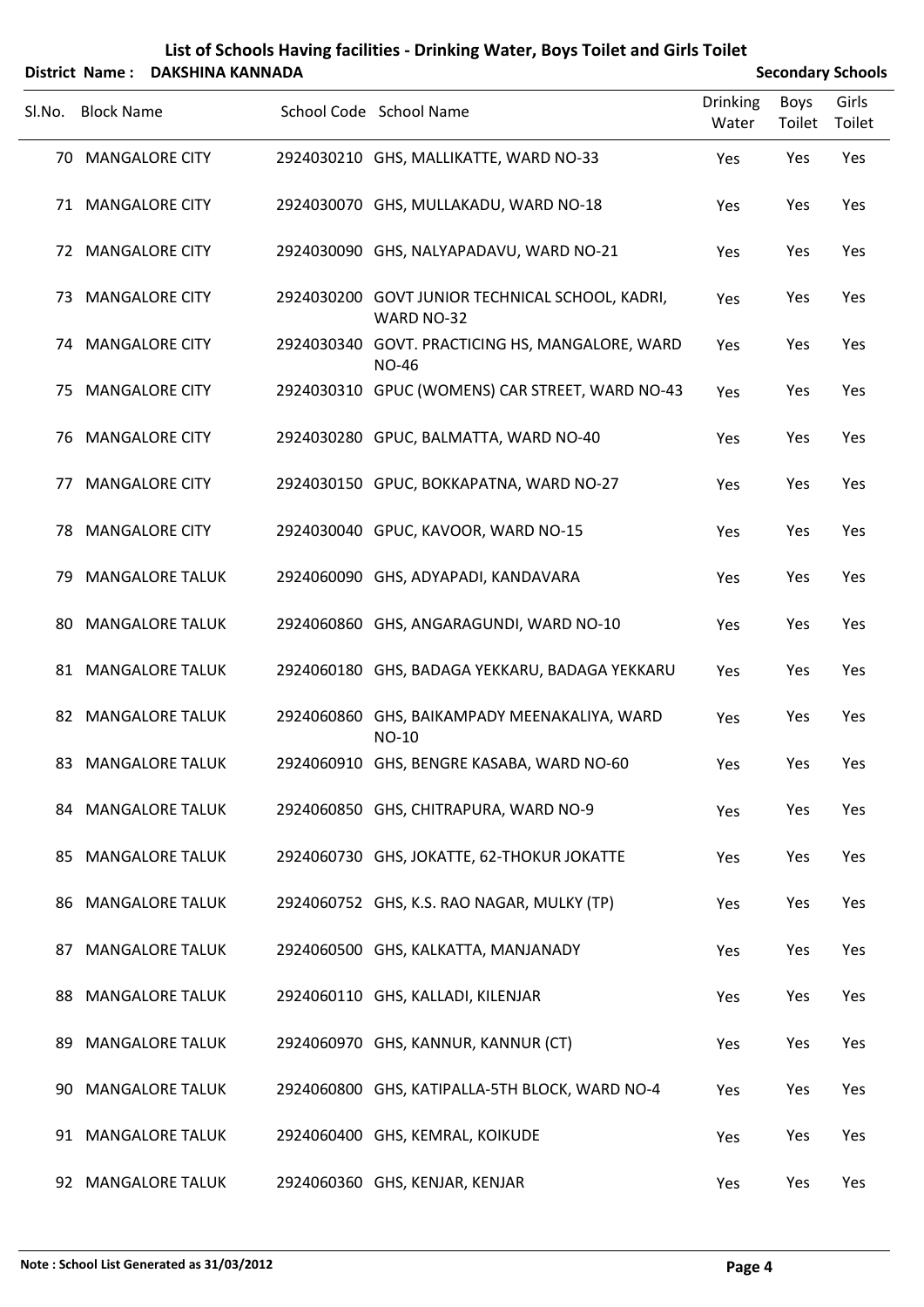| List of Schools Having facilities - Drinking Water, Boys Toilet and Girls Toilet |
|----------------------------------------------------------------------------------|
| _ _ _ _ _ _ _ _ _ _ _ _ _ _ _ _ _ _ _                                            |

| <b>Secondary Schools</b> |  |
|--------------------------|--|
|                          |  |

|        | District Name:    | <b>DAKSHINA KANNADA</b> |                                                                |                          |                       | <b>Secondary Schools</b> |
|--------|-------------------|-------------------------|----------------------------------------------------------------|--------------------------|-----------------------|--------------------------|
| SI.No. | <b>Block Name</b> |                         | School Code School Name                                        | <b>Drinking</b><br>Water | <b>Boys</b><br>Toilet | Girls<br>Toilet          |
|        |                   | 93 MANGALORE TALUK      | 2924060590 GHS, KINNIKAMBLA, PADUPERAR                         | Yes                      | Yes                   | Yes                      |
|        |                   | 94 MANGALORE TALUK      | 2924060230 GHS, KONAJE PADAV, BELMA                            | Yes                      | Yes                   | Yes                      |
| 95.    |                   | <b>MANGALORE TALUK</b>  | 2924060110 GHS, KUPPEPADAVU, KILENJAR                          | Yes                      | Yes                   | Yes                      |
|        |                   | 96 MANGALORE TALUK      | 2924060050 GHS, MALALI, BADAGA ULIPADY                         | Yes                      | Yes                   | Yes                      |
| 97.    |                   | <b>MANGALORE TALUK</b>  | 2924060763 GHS, MELANGADY (URDU), ULLALA (TP)                  | Yes                      | Yes                   | Yes                      |
|        |                   | 98 MANGALORE TALUK      | 2924060530 GHS, MOODUSHEDDE, MOODUSHEDDE                       | Yes                      | Yes                   | Yes                      |
| 99     |                   | <b>MANGALORE TALUK</b>  | 2924060540 GHS, MUCHUR, MUCHUR                                 | Yes                      | Yes                   | Yes                      |
| 100    |                   | <b>MANGALORE TALUK</b>  | 2924060560 GHS, NADUGODU, NADUGODU                             | Yes                      | Yes                   | Yes                      |
|        |                   | 101 MANGALORE TALUK     | 2924060310 GHS, NEWPADPU, HAREKALA                             | Yes                      | Yes                   | Yes                      |
|        |                   | 102 MANGALORE TALUK     | 2924060610 GHS, PAVOOR, PAVOOR                                 | Yes                      | Yes                   | Yes                      |
| 103    |                   | <b>MANGALORE TALUK</b>  | 2924060762 GHS, PERMANNUR, ULLALA (TP)                         | Yes                      | Yes                   | Yes                      |
|        |                   | 104 MANGALORE TALUK     | 2924060651 GHS, SOMESHWARA UCHILA, SOMESHWARA                  | Yes                      | Yes                   | Yes                      |
| 105    |                   | <b>MANGALORE TALUK</b>  | 2924060660 GHS, SOORINJE, SOORINJE                             | Yes                      | Yes                   | Yes                      |
|        |                   | 106 MANGALORE TALUK     | 2924060670 GHS, TALAPADY, TALAPADY                             | Yes                      | Yes                   | Yes                      |
|        |                   | 107 MANGALORE TALUK     | 2924060260 GPUC, CHELLAIRU, CHELLAIRU                          | Yes                      | Yes                   | Yes                      |
|        |                   | 108 MANGALORE TALUK     | 2924060060 GPUC, GURUPURA, MULUR                               | Yes                      | Yes                   | Yes                      |
| 109    |                   | <b>MANGALORE TALUK</b>  | 2924060800 GPUC, KATIPALLA, WARD NO-4                          | Yes                      | Yes                   | Yes                      |
|        |                   | 110 MANGALORE TALUK     | 2924060752 GPUC, MULKY (HS SECTION), MULKY (TP)                | Yes                      | Yes                   | Yes                      |
|        |                   | 111 MANGALORE TALUK     | 2924060130 GPUC, MUTHUR, MUTHURU                               | Yes                      | Yes                   | Yes                      |
|        |                   | 112 MANGALORE TALUK     | 2924060751 KS RAO MEMORIAL GHS, CHITRAPU, MULKY<br>(TP)        | Yes                      | Yes                   | Yes                      |
|        |                   | 113 MANGALORE TALUK     | 2924060230 NETAJI S BOSE GHS, DERALAKATTE, BELMA               | Yes                      | Yes                   | Yes                      |
|        |                   | 114 MANGALORE TALUK     | 2924060300 SRI NARAYAN SANIL GPUC, HALEYANGADY,<br>HALEYANGADY | Yes                      | Yes                   | Yes                      |
|        | 115 MOODABIDRE    |                         | 2924070140 GHS PADUKONAJE, PADUKONAJE                          | Yes                      | Yes                   | Yes                      |

 $\ddot{}$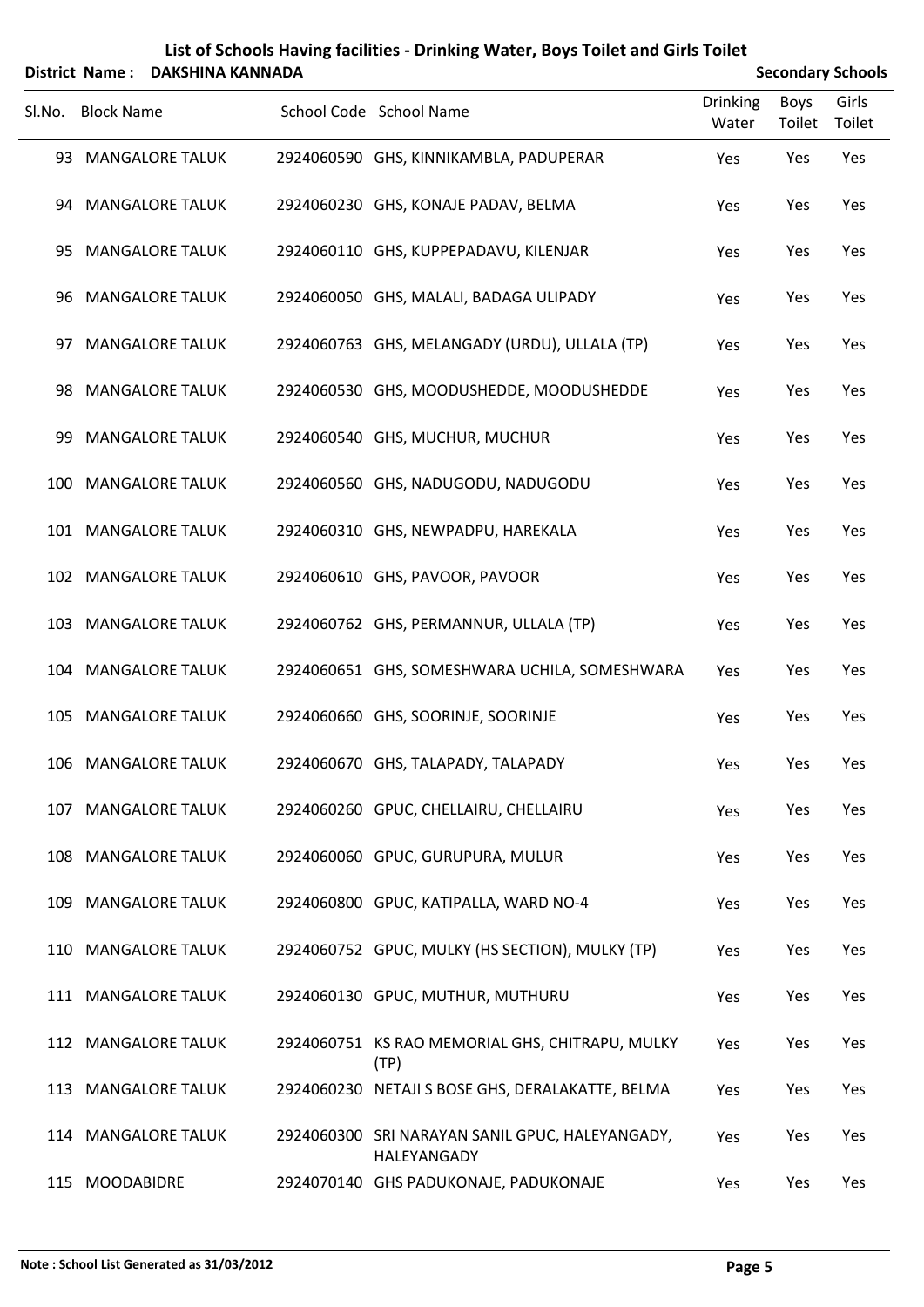| List of Schools Having facilities - Drinking Water, Boys Toilet and Girls Toilet |                                     |
|----------------------------------------------------------------------------------|-------------------------------------|
| Nictrict Name: DAVCUINA VANNIADA                                                 | $S_{\alpha\alpha\alpha\beta\gamma}$ |

|        | District Name: DAKSHINA KANNADA |                                                              | <b>Secondary Schools</b> |                |                 |  |
|--------|---------------------------------|--------------------------------------------------------------|--------------------------|----------------|-----------------|--|
| SI.No. | <b>Block Name</b>               | School Code School Name                                      | <b>Drinking</b><br>Water | Boys<br>Toilet | Girls<br>Toilet |  |
|        | 116 MOODABIDRE                  | 2924070230 GHS, ALIYOOR, VALPADY                             | Yes                      | Yes            | Yes             |  |
|        | 117 MOODABIDRE                  | 2924070030 GHS, DAREGUDDE, DAREGUDDE                         | Yes                      | Yes            | Yes             |  |
|        | 118 MOODABIDRE                  | 2924070040 GHS, HOSABETTU, HOSABETTU                         | Yes                      | Yes            | Yes             |  |
|        | 119 MOODABIDRE                  | 2924070010 GHS, MIJAR, BADAGAMIJAR                           | Yes                      | Yes            | Yes             |  |
|        | 120 MOODABIDRE                  | 2924070110 GHS, MOODUMARNAD, MOODUMARNAD                     | Yes                      | Yes            | Yes             |  |
|        | 121 MOODABIDRE                  | 2924070210 GHS, NEERKERE, THENKAMIJAR                        | Yes                      | Yes            | Yes             |  |
|        | 122 MOODABIDRE                  | 2924070120 GHS, NELLIKARU, NELLIKARU                         | Yes                      | Yes            | Yes             |  |
|        | 123 MOODABIDRE                  | 2924070360 GHS, PRANTHYA, WARD NO-17                         | Yes                      | Yes            | Yes             |  |
|        | 124 PUTTUR                      | 2924040200 GHS, DOLPADY, DHOLPADY                            | Yes                      | Yes            | Yes             |  |
|        | 125 PUTTUR                      | 2924040230 GHS, HIREBANDADY, HIREBANDADY                     | Yes                      | Yes            | Yes             |  |
|        | 126 PUTTUR                      | 2924040160 GHS, IRDE UPPALIGE, BETTAMPADY                    | Yes                      | Yes            | Yes             |  |
|        | 127 PUTTUR                      | 2924040371 GHS, MANIKKARA, KOLTHIGE                          | Yes                      | Yes            | Yes             |  |
|        | 128 PUTTUR                      | 2924040550 GHS, MANJUNATHA NAGARA, PALTHADY                  | Yes                      | Yes            | Yes             |  |
|        | 129 PUTTUR                      | 2924040501 GHS, NETTANIGE MUDNUR, NETTANIGE<br><b>MUDNUR</b> | Yes                      | Yes            | Yes             |  |
|        | 130 PUTTUR                      | 2924040490 GHS, PADUBETTU, NELYADY                           | Yes                      | Yes            | Yes             |  |
|        | 131 PUTTUR                      | 2924040060 GHS, PAPEMAJAL, ARIYADKA                          | Yes                      | Yes            | Yes             |  |
|        | 132 PUTTUR                      | 2924040840 GHS, PUTTUR, WARD NO-17                           | Yes                      | Yes            | Yes             |  |
|        | 133 PUTTUR                      | 2924040610 GHS, SARVE, SARVE                                 | Yes                      | Yes            | Yes             |  |
|        | 134 PUTTUR                      | 2924040340 GHS, SHANTHI NAGAR, KODIMBADY                     | Yes                      | Yes            | Yes             |  |
|        | 135 PUTTUR                      | 2924040090 GHS, VALALU, BAJATHUR                             | Yes                      | Yes            | Yes             |  |
|        | 136 PUTTUR                      | 2924040510 GPUC, BETTAMPADY, NIDPALLI                        | Yes                      | Yes            | Yes             |  |
|        | 137 PUTTUR                      | 2924040100 GPUC, BILIYOOR KATTE, BALNAD                      | Yes                      | Yes            | Yes             |  |
|        | 138 PUTTUR                      | 2924040260 GPUC, KABAKA, KABAKA                              | Yes                      | Yes            | Yes             |  |